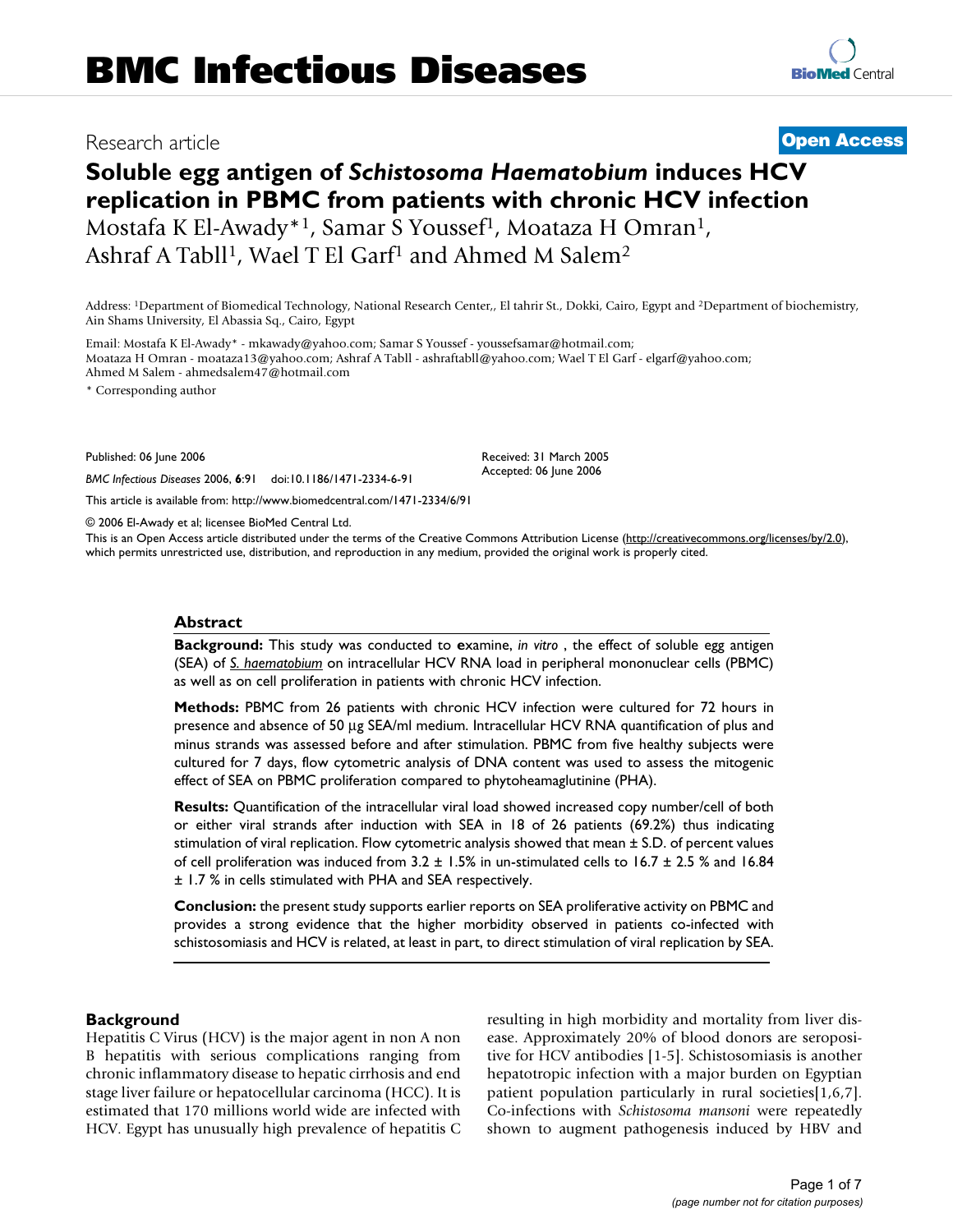HCV hepatitis [2,8,9]. Subjects co-infected with HCV accelerate advancement of liver disease to the chronicity of HCV infection, cirrhosis and hepatocellular carcinoma and high incidence of viral persistence [10]. However similar studies on *Schistosoma haematibium* derived SEA has been scarcely reported.

Several reports attempted to reveal the underlying mechanisms of the severity of co-infection. The majority of these have focused on the role of growth factor rich soluble egg antigen (SEA), in contrary to adult worm soluble antigens, on angiogenic processes and granuloma formation mediated by peripheral blood mononuclear cell (PBMC) [11] and endothelial cell proliferation [12] through distinct intracellular signaling pathway[13]. Such mitogenic activity of SEA was shown to be cell specific, dose dependent and involves up regulation of cell cycle engine promoting genes [14].

Although HCV titer was shown to be higher in patients co infected with HCV and Schistosomiasis than patients with HCV infection alone, direct data on the effect of SEA on intracellular HCV replication in PBMC derived from patients with chronic hepatitis C are yet unavailable. Thus the rational of this study is to examine, *in vitro* , the influence of SEA on intracellular HCV RNA load in PBMC from patients with chronic HCV infection. Careful study of cell proliferation response to SEA allows analysis of relative induction in intracellular viral load versus stimulation of cell proliferation.

# **Methods**

# *Subjects*

Twenty six patients were enrolled in this study. All patients had detectable HCV antibodies by third generation ELISA (Dia Sorin, Torino, Italy). Serum concentrations of HCV RNA varied from 29  $\times$  10<sup>3</sup> to 3  $\times$  10<sup>6</sup>. Twenty four patients had genotype 4 of HCV genome, while the remaining two had 1b. None of the patients received treatment for HCV. All the patients had undetectable levels of HBsAg, schistosoma and HIV antibodies. Five subjects served as controls for normal PBMC stimulation studies. None of the 5 control subjects had detectable sero markers for viral or parasitic infections.

# *Methods*

# *Effect of SEA on cell proliferation*

A lyophilized preparation of the soluble fraction of mature live *S. haematobium* eggs was supplied by Theodore Bilharz Research Institute, Imbaba, Egypt.

Ten ml blood were collected from each normal control subject [approved by the medical ethical committee of the National research center (NRC)] and PBMC were separated from whole blood using Ficoll separating solution.

Cells were washed with PBS three times. Mixtures were then centrifuged at 1600 rpm for 10 min to collect the washed cell pellet. After the last wash, cells were re-suspended in 1 ml RPMI-1640, supplemented with 10% FCS, counted and adjusted with RPMI to be 0.75 million cells/ ml media. Cells were then plated into a 6 well plate at 2 million cells per well. A preliminary experiment was done to explore the optimum concentration of SEA that induces cell proliferation. Cells were treated with 10, 50, 100 and 150 μg/ml culture of SEA. Results obtained proved that 50 μg/ml culture is optimal (data not shown). To compare the stimulatory effect of SEA with phytoheamaglutinine (PHA), cells were stimulated with PHA at 5 μg/ml culture medium, other two wells were stimulated with SEA at 50 μg/ml medium, and the last two wells were left un-stimulated as control. Cells were cultured in a humidified atmosphere at  $37^{\circ}$ C, 5% CO<sub>2</sub> for 7 days. Media were changed every 48 hours. After 7 days, cells were washed, permeablized with 0.1% triton X-100 solution  $(v/v)$  for 6 min at 4°C, then stained with 50 μg/ml propidium iodide (PI) as a DNA-specific fluorochrome for 30 min at 4°C in a dark place. DNA index analysis was performed on FACS Calibur flow cytometer equipped with logarithmic amplifiers.

# *Effect of SEA on HCV replication in PBMC*

Fifteen ml of blood were withdrawn from each patient [approved by the medical ethical committee of (NRC)], five of them were collected on EDTA and were used to extract total cellular RNA from PBMC (to assess the presence of intracellular HCV strands in PBMC), the remaining ten ml blood were collected on heparin to separate PBMC using Ficoll for *in vitro* experiments. Cells were washed 5 times with PBS, then re-suspended in RPMI 1640 supplemented with 10% FCS at a concentration of  $0.75 \times 10^6$ /ml, plated on a 6 well plate, and cultured at  $37^{\circ}$ C, 5% CO<sub>2</sub> in absence or presence of SEA (50 µg/ml) culture). After 72 hr, cells were counted (using haemocytometer), collected, washed seven times with PBS, then subjected to RNA extraction with guanidinium isothiocyanate according to Chomczynski and Sacchi [15].

# *Reverse transcription – polymerase chain reaction (RT-PCR)*

Total cellular RNA was reverse transcribed to cDNA in 25 μl reaction mixture containing 20 U of AMV reverse transcriptase (promega, Madison, WI, USA), 200 μM of each dNTP, 25 pmoles of either antisense primer (1CH: 5' - GGT GCA CGG TCT ACG AGA CCT-3') for plus strand or sense primer (2CH: 5' -AAC TAC TGT CTT CAC GCA GAA -3') for minus strand. The first round PCR was done in a total volume of 50 μl containing 200 μM of each dNTP, 1 × reaction buffer (10 mM Tris-HCl pH 8.8, 1.5 mM MgCl2, 50 mM KCl and 0.1% triton X-100), 2 U Taq polymerase (Finnzyme, Finland), 50 pmoles from each primer (2 CH and P2: 5' -TGC TCA TGG TGC ACG GTC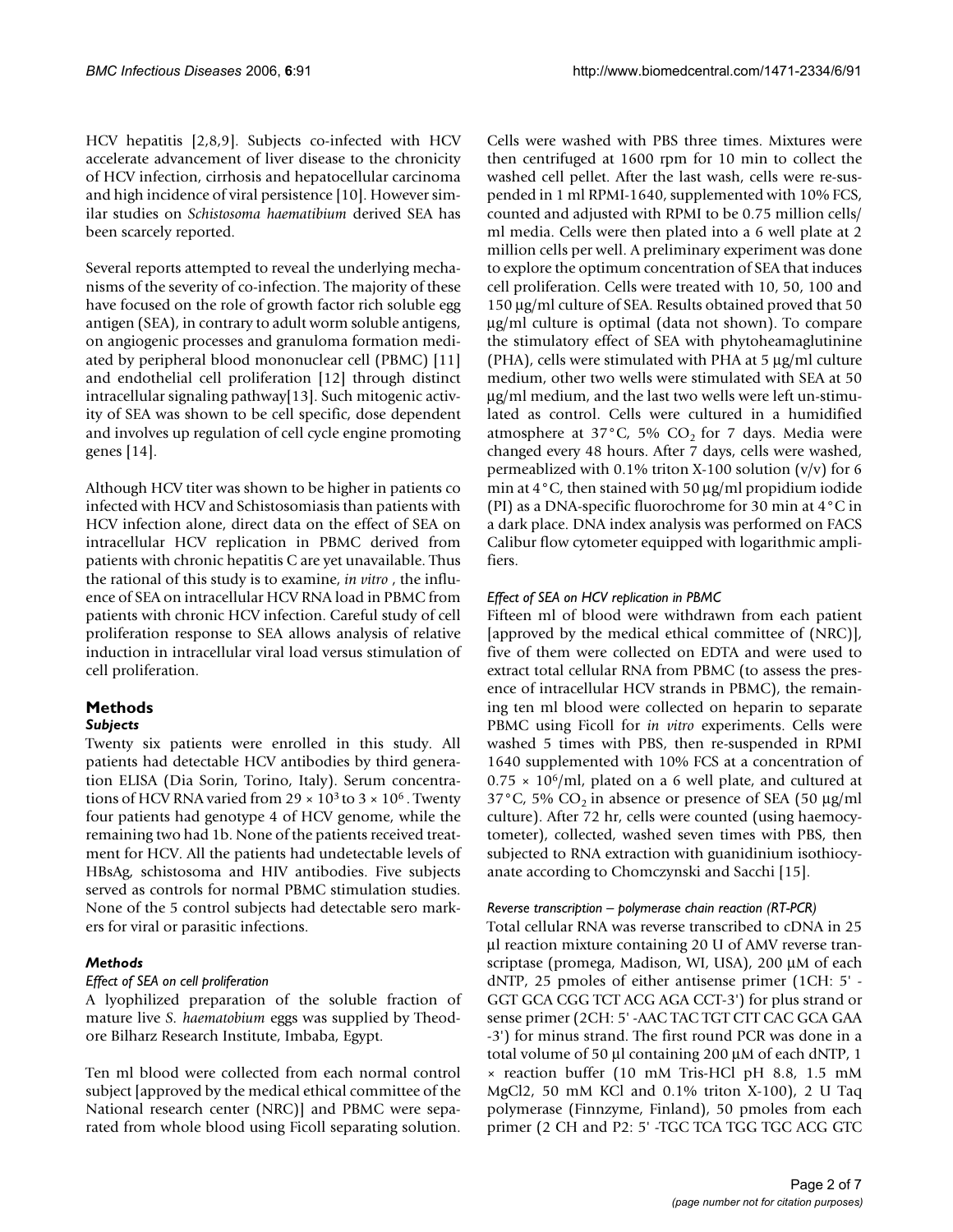TA -3'). Amplification was performed by 35 cycles of thermal cycling, each consists of denaturation at 94°C for 1 min, annealing at 55°C for 1 min and extension at 72°C for 1 min followed by a final extension step for additional 10 min. The reaction was then cooled to 4°C. Twenty percent of the reaction was taken for a second amplification round (35 cycles) with the internal pair of primers (D1: 5'- CGC AGA AAG CGT CTA GCC AT -3' and D2: 5' -ACT CGG CTA GCA GTC TCG CG -3'). Cycling conditions on the thermal cycler were the same as the first round. Products of PCR were analyzed on 2% agarose gel electrophoresis and photographed.

### *Quantification of intracellular HCV RNA*

Plus-strand RNA was transcribed *in vitro* (using sp7 primer and transcription *in vitro* kit, Promega, WI) using as template a cloned fragment containing the entire 5' UTR in PGEM-T plasmid (unpublished data). 5' UTR RNA was quantified spectrophotometrically and standard amounts  $(2 \times 10^6 - 2 \times 10^7 \text{ copies})$  were reverse transcribed and amplified using the method described above. Amplified products from standard concentrations of 5' UTR RNA and from infected PBMC were resolved on 2% agarose gel stained with ethidium bromide. Polaroid photographed gels were scanned and the intensity of the amplified bands were analyzed using Total Lab software (Phoretix, New Castle, UK). Number of copies of plus-strand RNA in each specimen was calculated on the standard curve. The later was made from serial dilutions of RNA prepared by *in vitro* transcription and the intensity units of scanned amplified bands using software units.

# **Results**

### *Detection of HCV in circulating PBMC*

Plus HCV RNA strand was detectable in sera and PBMC derived from all the 26 HCV patients. Both plus and minus RNA strands were detectable in PBMC of 21 patients, the remaining 5 patients had only plus strand detectable in their circulating PBMC (Table 1).

# *Effect of SEA on PBMC proliferation*

Flow cytometric analysis showed that the mean  $\pm$  S.D. of percent values of cell proliferation from 5 control unstimulated cell cultures at day 7 was  $3.2 \pm 1.5$  %. Stimulation of the 5 control cultures with PHA and SEA resulted in a significant ( $p < 0.01$ ) increase in DNA index to 16.7  $\pm$ 2.5 % and  $16.84 \pm 1.7$  % respectively (figure 1).

# *Effect of SEA on cultured PBMC count from HCV patients*

Stimulation of patients' PBMC in culture for 72 hours resulted in increased PBMC count in all cases ranging from 2 – 5 fold increase with a mean value of  $4.26 \pm 1.5$ 

| <b>Patients</b> | Age | Sex                                                     | Genotype  | <b>Serum Plus strand</b> | <b>PBMC Plus strand +ve</b> | <b>PBMC Minus strand</b> |
|-----------------|-----|---------------------------------------------------------|-----------|--------------------------|-----------------------------|--------------------------|
| R.F.            | 35  | $\vec{C}$                                               | 4         | $\ddot{}$                | +                           |                          |
| M.H.            | 46  | ď                                                       | 4         | +                        |                             |                          |
| S.H.            | 45  | <b>ි</b>                                                |           | +                        |                             |                          |
| M.AA.           | 40  | <b>ි</b>                                                |           | +                        |                             |                          |
| 809             | 37  | <b>ි</b>                                                |           | +                        |                             |                          |
| <b>K.I.</b>     | 30  | ď                                                       |           | $\ddot{}$                |                             |                          |
| G.B.            | 37  | ď                                                       | 4         | +                        |                             |                          |
| S.A.            | 36  |                                                         | <b>Ib</b> | +                        |                             |                          |
| F.AA.           | 42  | $\begin{array}{c} \n\text{Q} \\ \n\text{Q} \end{array}$ | 4         | +                        |                             |                          |
| no 47           | 45  | $\vec{C}$                                               |           | +                        |                             |                          |
| A.N             | 37  | ď                                                       |           | +                        |                             |                          |
| M.W.            | 40  | ď                                                       |           | +                        |                             |                          |
| A.AZ.           | 37  | <b>ි</b>                                                | 4         | +                        |                             |                          |
| Y.AM.           | 42  | ď                                                       | <b>Ib</b> | ÷                        |                             |                          |
| R.M.            | 42  | <b>ි</b>                                                | 4         | ÷                        |                             |                          |
| no 51           | 53  | ď                                                       |           | +                        |                             |                          |
| A.M.            | 47  | ď                                                       |           | ÷                        |                             |                          |
| <b>M.A.</b>     | 42  | ď                                                       |           | +                        |                             |                          |
| AH.AZ.          | 45  | <b>ි</b>                                                |           | +                        |                             |                          |
| A 730           | 47  | ď                                                       |           | +                        |                             |                          |
| <b>A.A.</b>     | 43  | ď                                                       |           | +                        |                             |                          |
| M.O.            | 45  | ď                                                       |           | +                        |                             |                          |
| K.M.            | 48  | ď                                                       |           | +                        |                             |                          |
| A.S.            | 38  | ď                                                       |           | ÷                        |                             |                          |
| S.Y.            | 36  | ď                                                       |           | +                        |                             |                          |
| S.K.            | 43  | $\operatorname{\mathsf{\mathsf{Q}}}$                    | 4         | +                        | +                           |                          |

**Table 1: Results of RT-PCR amplification of plus and minus RNA strands in circulating PBMC from 26 HCV positive patients.**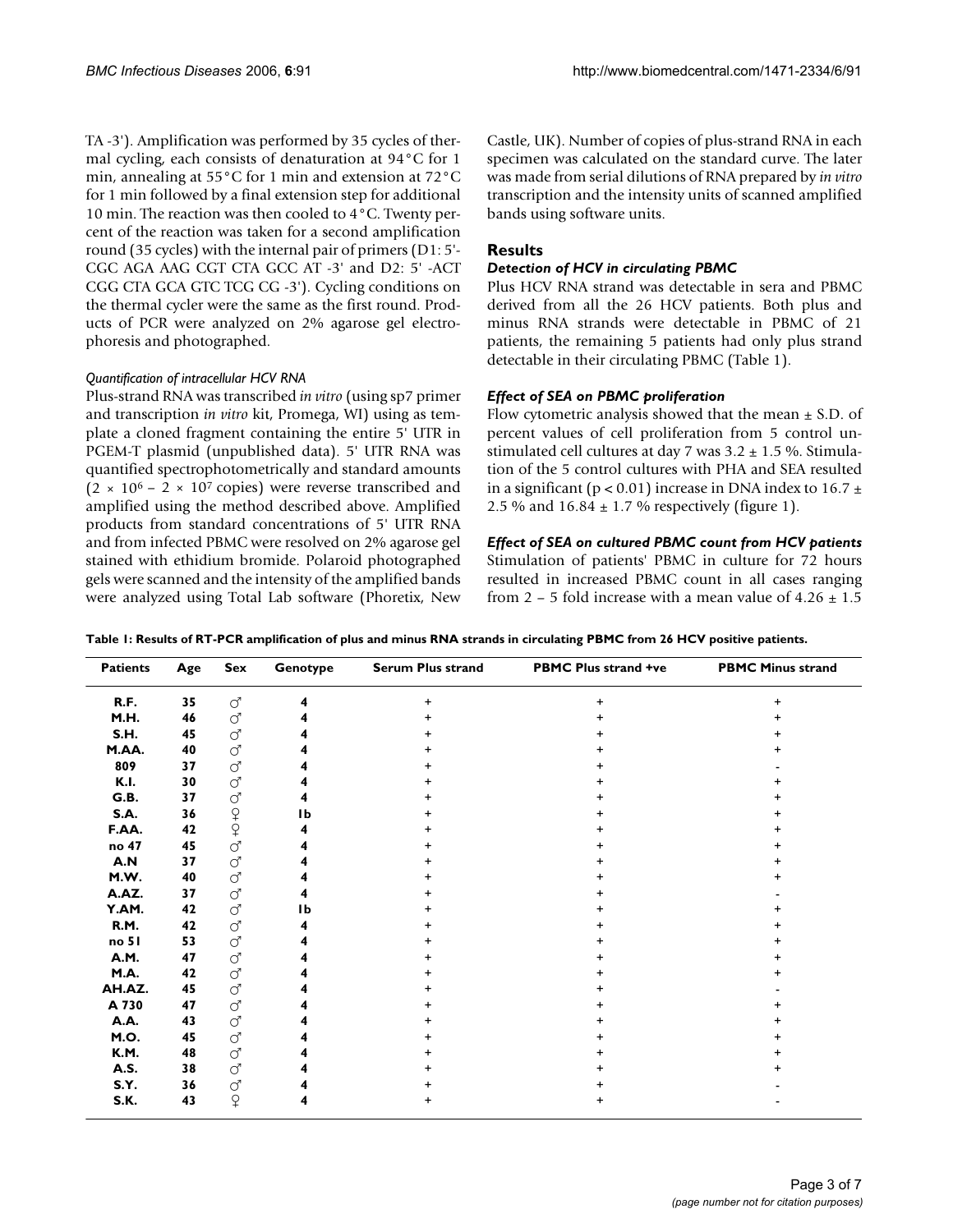

### Figure 1

Flow cytometric analysis of cell proliferation (S+G2M) of PBMC. A) Normal un-stimulated PBMC, B) Normal PBMC stimulated with 5 μg/ml PHA, C) Normal PBMC stimulated with 50 μg/ml SEA after 7 days of culture.

compared to non stimulated patients' cells that showed mean increase in cell count ranging from 1.3–2.3 fold only with a mean value of  $1.75 \pm 0.25$  (Fig 2).

### *Effect of SEA on HCV replication in PBMC in vitro*

Quantification of the intracellular viral load (table 2) showed increased copy number/cell of both or either viral strands after stimulation with SEA in 18 of 26 patients (69.2%) thus indicating induction of viral replication (Fig 3, table 2). Five out of 21 (23.8%) patients lost preexisting viral strands upon culture. SEA stimulated cells of those patients showed restoration of either or both strands (Table 2).

### **Discussion**

In Egypt, viral hepatitis along with schistosomiasis is the major cause of chronic liver disease and liver cirrhosis [16-



### Figure 2 Mean ± S.D. value of cell counts of PBMC cultures from 26 HCV patients with (B) and without (A) SEA stimulation.

18]**.** The present study provides, on molecular bases, ample evidence that SEA treatment *in vitro* induces HCV replication and therefore may explain the higher disease severity in subjects co-infected with HCV and Schistosomiasis. The notion that intracellular HCV replication was induced *in vitro* by SEA in 69% of patients represents the first direct evidence on the role of this potent mitogen



# Figure 3

Results of PCR amplification of intracellular plus (+) and minus (-) RNA strands in PBMC derived from HCV patients before (C) and after stimulation with SEA in inducible (A) and non inducible (B) PBMC cultures. M is the molecular weight marker.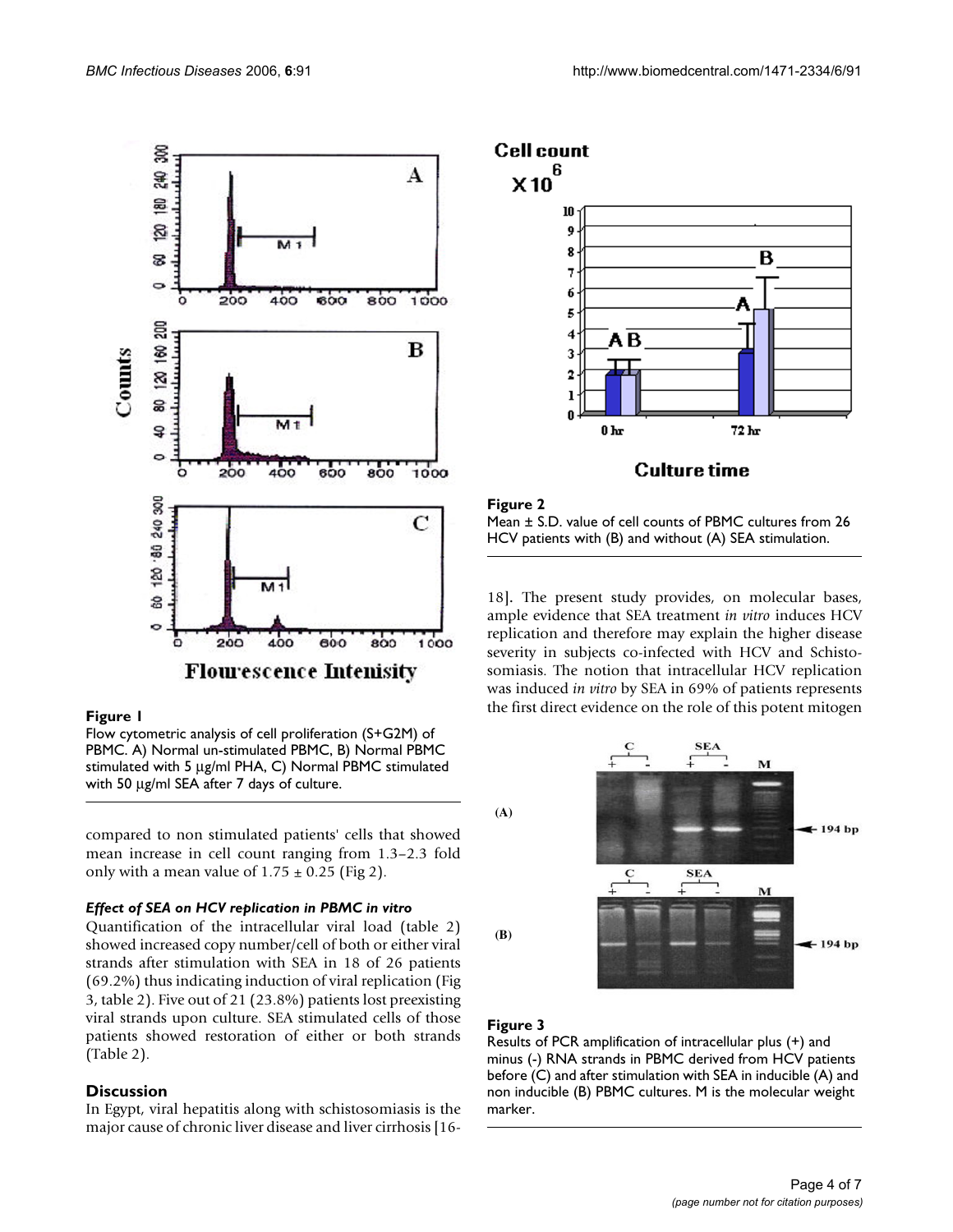| patients         |           | <b>Before stimulation (copies/cell)</b> | After stimulation (copies/cell) |           | Induction      |
|------------------|-----------|-----------------------------------------|---------------------------------|-----------|----------------|
|                  | Plus      | minus                                   | Plus                            | minus     |                |
| R.F.             | 169       | 196                                     | 496                             | 148       |                |
| M.H.             | 146       | 93                                      | UD                              | 119       |                |
| S.H.             | UD        | UD                                      | 64                              | 64        |                |
| M.AA.            | 125       | UD                                      | UD                              | <b>UD</b> | <b>NI</b>      |
| 809              | 73        | 64                                      | 79                              | 64        |                |
| K.I.             | <b>UD</b> | UD                                      | UD                              | 122       |                |
| G.B.             | 42        | 51                                      | 64                              | <b>UD</b> |                |
| S.A.             | 185       | <b>UD</b>                               | 234                             | UD        |                |
| F.AA.            | 100       | <b>UD</b>                               | <b>UD</b>                       | UD        | N <sub>1</sub> |
| no 47            | 92        | 137                                     | 126                             | UD        |                |
| A.N              | UD        | <b>UD</b>                               | <b>UD</b>                       | 86        |                |
| M.W.             | 100       | 100                                     | 100                             | 105       |                |
| A.AZ.            | UD        | 64                                      | <b>UD</b>                       | 64        | <b>NI</b>      |
| Y.AM.            | 64        | 64                                      | 64                              | 86        |                |
| R.M.             | UD        | 100                                     | 100                             | 100       | <b>NI</b>      |
| no <sub>51</sub> | 264       | 264                                     | 235                             | 228       | <b>NI</b>      |
| A.M.             | UD        | <b>UD</b>                               | UD                              | 122       |                |
| M.A.             | 24        | UD                                      | 38                              | 84        |                |
| AH.AZ.           | 104       | 100                                     | 100                             | 90        | <b>NI</b>      |
| A 730            | 345       | 404                                     | 100                             | 346       | <b>NI</b>      |
| A.A.             | 73        | 73                                      | 104                             | 100       |                |
| M.O.             | 182       | 257                                     | 185                             | 259       |                |
| K.M.             | 73        | 73                                      | 73                              | 79        |                |
| A.S.             | UD        | UD                                      | 64                              | <b>UD</b> |                |
| S.Y.             | UD        | <b>UD</b>                               | <b>UD</b>                       | UD        | N <sub>1</sub> |
| S.K.             | UD        | UD                                      | UD                              | UD        | NI             |

UD: undetected, I: induced, NI: non induced

on HCV replication. It also suggests that individual host factors play distinct roles in determining viral response *in vitro* and perhaps the overall morbidity in patients coinfected with the two diseases. Several cellular proteins such as Elongation factor 3 (elfa 3), ribosomal proteins S5 and S9 and Eukaryotic translation initiation factor (eIf 3), the polypyrimidine tract binding protein (PTB), heterogenous nuclear ribonucleoprotein C (hnRNPC) and la antigen were shown to regulate translation of HCV polyprotein precursor and hence intracellular replication of viral genome [19-22]. Since PBMC have a major contribution into the circulatory pool of HCV load the results presented herein may explain why HCV titers are higher in patients with co-infection than those infected with HCV alone [23,24]. Furthermore we can not exclude similar role of SEA on hepatocytes harboring HCV genome in coinfected patients. Culturing the PBMC resulted in loss of both plus and minus RNA strands in 23.8% of cases. Interestingly SEA was capable of restoring either one or both strands in those cultures. This strengthens our hypothesis that SEA acts as a direct inducer of viral replication and makes it a valuable stimulatory reagent if future plans are considered to use short term PBMC cultures for antiviral screening. Recently, combinations of mitogens and/or cytokines were found to be able of stimulating synthesis

of plus and minus RNA strands of HCV in PBMC and, in certain cases, affinity-purified T and B cells [25]. The exact mechanism whereby SEA stimulates HCV replication is not yet clear. A mechanism involving extracellular signaling of the growth factor components of SEA is perhaps implicated. In agreement with the current data, Kamal et al.,[23] concluded that co-occurrence of the two diseases was characterized by higher HCV RNA titers, histological activity, incidence of cirrhosis and hepatocellular carcinoma (HCC) compared to HCV infection alone. In the present study, the 5 fold increase in DNA index after 7 days and the observed 2.5 fold increase in PBMC count after 72 hour exposure to SEA indicate that SEA mediated cell proliferation involves increased rate of cellular DNA replication. In this regard both SEA and the commercial cellular mitogen PHA exerted similar magnitudes of DNA replication in the studied controls within 7 days of culture. Reports on other cell systems from our laboratory [14] and others [26,27] demonstrated that SEA associated cell proliferation involved up-regulation of cell cycle controlling genes such as peripheral cell nuclear antigen (PCNA) and B-cell translocation gene 1 (BTG1). Previous studies [28] reported that most soluble egg antigen fractions elicited *in vitro* granuloma reactions by PBMC of almost all *Schitosoma haematobium* infected patients and in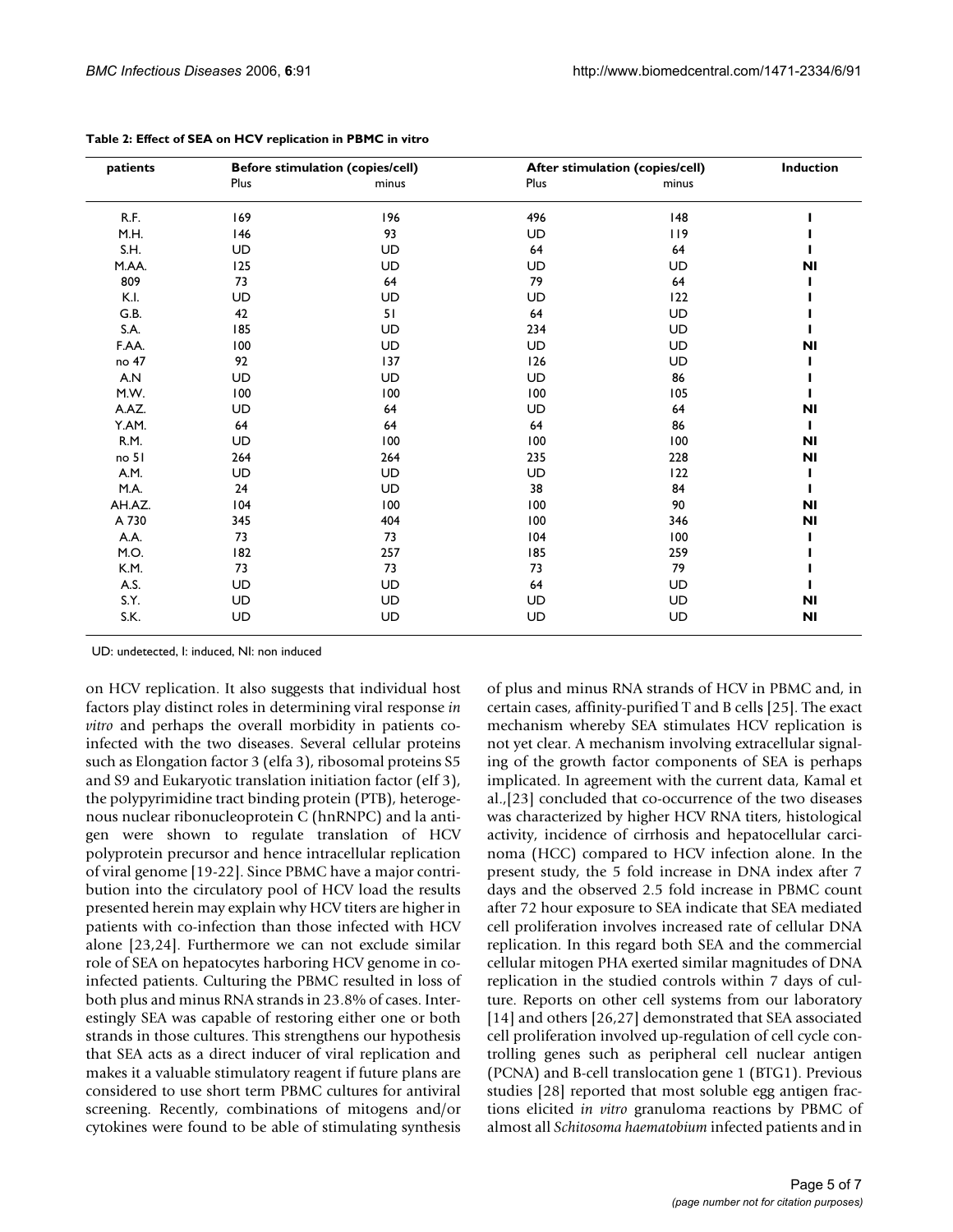vivo via endothelial cell proliferation [12,29] Conversely, separated soluble adult-worm antigens failed to stimulate PBMC of infected patients to form granulomas [28] suggesting that SEA contains unique factor (s) which are lacking in adult worm antigens. Furthermore, the role of SEA in PBMC proliferation has been well established as an initial step for angiogenesis and granuloma formation in Schistosomiasis patients by up-regulation of vascular endothelial cell growth factor. In HCC, the proliferative activity of vascular endothelial cells is suggested to play an important role in the positive regulation of tumor – associated vascular endothelial cell proliferation [30]. However, *in vitro* stimulatory effect of SEA on PBMC from chronic HCV patients was scarcely investigated. The significance of PBMC in chronic hepatitis C patients is based on the fact that PBMC represent a large extrahepatic reservoir for HCV replication. We and others have shown that PBMC from chronic HCV patients do not only contain HCV genomes but also function to maintain genomic replication [31-34] and to support viral core and envelope glycoprotein E1 expression in culture [34-36]. The two mitogens tested in the present study appeared not to have the same function on intracellular HCV titers indicating that different mechanisms of mitogen-viral interactions are involved. Induction of viral replication does not always correlate with increased cell proliferation, as SEA induced cell proliferation was notable in all patients even those whom intracellular HCV replication was not induced. Taken together the dual stimulatory function on both PBMC and viral copies per cell, the magnitude of total viral pool response in SEA stimulated culture is obviously larger than the currently presented values, in table 2, as viral copies per cell. The stimulatory function of SEA on replication of DNA viruses was reported as early as 1989 when Ishii et al.,[37] reported that SEA from *Schistosoma japonicum* induced Epstein Barr virus RNA in lymphoblastoid cells.

# **Conclusion**

The present study suggests that SEA possesses potent *in vitro* proliferative activity on PBMC and provides the first evidence that SEA directly stimulates HCV replication *in vitro* . This may explain, at least in part, the higher morbidity observed in patients co-infected with Schistosomiasis and HCV.

### **Competing interests**

The author(s) declare that they have no competing interests.

### **Authors' contributions**

MKE conceived the study, participated in data analysis and revised the manuscript. SSY designed the study, performed all culture steps, carried out molecular detection and quantification of HCV, analyzed the data and drafted the manuscript. MHO performed HCV genotyping, participated in design of the study and revision of the manuscript. AAT performed the flow cytometry experiments. WTE helped in culture work. AMS revised the manuscript carefully. All authors read and approved the final manuscript.

### **Acknowledgements**

This work was supported by the Egyptian Academy of Scientific Research and technology (ASRT) as project within the National program for genetic engineering and biotechnology.

### **References**

- 1. Kamel MA, Ghaffar YA, Yasef MA, Wright M, Clark LC, Miller F: **[High](http://www.ncbi.nlm.nih.gov/entrez/query.fcgi?cmd=Retrieve&db=PubMed&dopt=Abstract&list_uids=1353577) [HCV prevalence in Egyptian blood donors.](http://www.ncbi.nlm.nih.gov/entrez/query.fcgi?cmd=Retrieve&db=PubMed&dopt=Abstract&list_uids=1353577)** *Lancet* 1992, **340:**427.
- 2. Darwish MA, Raouf TA, Rushdy P, Constantine N, Rao MR, Edelman R: **[Risk factors associated with a high seroprevalence of hep](http://www.ncbi.nlm.nih.gov/entrez/query.fcgi?cmd=Retrieve&db=PubMed&dopt=Abstract&list_uids=7692754)[atitis C virus infection in Egyptian blood donors.](http://www.ncbi.nlm.nih.gov/entrez/query.fcgi?cmd=Retrieve&db=PubMed&dopt=Abstract&list_uids=7692754)** *Am J Trop Med Hyg* 1993, **49:**440-447.
- 3. Waked IA, Saleh SM, Moustafa MS, Raouf AA, Thomas DL, Strickland GT: **[High prevalence of hepatitis C in Egyptian patients with](http://www.ncbi.nlm.nih.gov/entrez/query.fcgi?cmd=Retrieve&db=PubMed&dopt=Abstract&list_uids=7545630) [chronic liver disease.](http://www.ncbi.nlm.nih.gov/entrez/query.fcgi?cmd=Retrieve&db=PubMed&dopt=Abstract&list_uids=7545630)** *Gut* 1995, **37:**105-107.
- 4. Frank C, Mohamed MK, Strickland GT, Lavanchy D, Arthur RR, Magder LS, El Khoby T, Abdel-Wahab Y, Ohn ESA, Anwar W, Sallam I: **[The role of parenteral antischistosomal therapy in the](http://www.ncbi.nlm.nih.gov/entrez/query.fcgi?cmd=Retrieve&db=PubMed&dopt=Abstract&list_uids=10752705) [spread of hepatitis C virus in Egypt.](http://www.ncbi.nlm.nih.gov/entrez/query.fcgi?cmd=Retrieve&db=PubMed&dopt=Abstract&list_uids=10752705)** *Lancet* 2000, **355:**887-891.
- 5. WHO: **Spread of hepatitis C linked to unsafe injection practices in Egypt.** *Bulletin of the world health organization* 2000, **78(4):**562.
- 6. Saeed A, Al-Admawi AM, Al-Rasheed A, Fairclough D, Bacchus R: **[Hepatitis C virus infection in Egyptian volunteer blood](http://www.ncbi.nlm.nih.gov/entrez/query.fcgi?cmd=Retrieve&db=PubMed&dopt=Abstract&list_uids=1678129) [donors in Riyadh.](http://www.ncbi.nlm.nih.gov/entrez/query.fcgi?cmd=Retrieve&db=PubMed&dopt=Abstract&list_uids=1678129)** *Lancet* 1991, **338:**459-460.
- 7. El-Ahmady O, Halim A-B, Mansour O, Salman T: **[Incidence of hep](http://www.ncbi.nlm.nih.gov/entrez/query.fcgi?cmd=Retrieve&db=PubMed&dopt=Abstract&list_uids=7814820)[atitis C virus in Egyptians.](http://www.ncbi.nlm.nih.gov/entrez/query.fcgi?cmd=Retrieve&db=PubMed&dopt=Abstract&list_uids=7814820)** *J Hepatol* 1994, **21:**687.
- 8. Badawi AF, Michael MS: **[Risk factors for hepatocellular carci](http://www.ncbi.nlm.nih.gov/entrez/query.fcgi?cmd=Retrieve&db=PubMed&dopt=Abstract&list_uids=10650811)[noma in Egypt: the role of hepatitis-B viral infection and](http://www.ncbi.nlm.nih.gov/entrez/query.fcgi?cmd=Retrieve&db=PubMed&dopt=Abstract&list_uids=10650811) [schistosomiasis.](http://www.ncbi.nlm.nih.gov/entrez/query.fcgi?cmd=Retrieve&db=PubMed&dopt=Abstract&list_uids=10650811)** *Anticancer Res* 1999, **19:**4565-9.
- 9. Aquino RT, Chieffi PP, Catunda SM, *et al.*: **[Hepatitis B and C virus](http://www.ncbi.nlm.nih.gov/entrez/query.fcgi?cmd=Retrieve&db=PubMed&dopt=Abstract&list_uids=11136517) [markers among patients with hepatosplenic mansonic schis](http://www.ncbi.nlm.nih.gov/entrez/query.fcgi?cmd=Retrieve&db=PubMed&dopt=Abstract&list_uids=11136517)[tosomiasis.](http://www.ncbi.nlm.nih.gov/entrez/query.fcgi?cmd=Retrieve&db=PubMed&dopt=Abstract&list_uids=11136517)** *Rev Inst Med Trop Sao Paulo* 2000, **42:**313-20.
- 10. Kamal SM, Graham CS, He Q, Bianchi L, Tawil AA, Rasenack JW, Khalifa KA, Massoud MM, Koziel MJ: **Kinetics of intrahepatic hepatitis C virus (HCV)-specific CD4+ T cell responses in HCV and Schistosoma mansoni coinfection: relation to progression of liver fibrosis.** *J Infect Dis* 2004, **1;189(7):**1140-50.
- 11. El Ridi R, Ismail S, Gaafar T, El Demellawy M: **[Differential respon](http://www.ncbi.nlm.nih.gov/entrez/query.fcgi?cmd=Retrieve&db=PubMed&dopt=Abstract&list_uids=9197395)[siveness of humans with early-stage schistosomiasis haema](http://www.ncbi.nlm.nih.gov/entrez/query.fcgi?cmd=Retrieve&db=PubMed&dopt=Abstract&list_uids=9197395)tobium to Schistosoma haematobium soluble adult-worm [and egg antigens.](http://www.ncbi.nlm.nih.gov/entrez/query.fcgi?cmd=Retrieve&db=PubMed&dopt=Abstract&list_uids=9197395)** *Parasitol Res* 1997, **83(5):**471-7.
- 12. Freedman DO, Ottsen EA: **Eggs of schistosoma mansoni stimulate endothelial cell proliferation** *in vitro* **.** *Infectious diseases* 1989, **158:**556.
- 13. Almeida CA, Leite MF, Goes AM: **[Signal transduction events in](http://www.ncbi.nlm.nih.gov/entrez/query.fcgi?cmd=Retrieve&db=PubMed&dopt=Abstract&list_uids=11600225) [peripheral blood mononuclear cells stimulated by Schisto](http://www.ncbi.nlm.nih.gov/entrez/query.fcgi?cmd=Retrieve&db=PubMed&dopt=Abstract&list_uids=11600225)[soma mansoni antigens.](http://www.ncbi.nlm.nih.gov/entrez/query.fcgi?cmd=Retrieve&db=PubMed&dopt=Abstract&list_uids=11600225)** *Hum Immunol* 2001, **62(10):**1159-66.
- 14. El Awady MK, Gad YZ, Wen Y, Essawi M, Effat L, Amr KS, Ismail S, Christ GJ: **[Schistosoma hematobium soluble egg antigen](http://www.ncbi.nlm.nih.gov/entrez/query.fcgi?cmd=Retrieve&db=PubMed&dopt=Abstract&list_uids=11550787) [induces proliferation of urothelial and endothelial cells.](http://www.ncbi.nlm.nih.gov/entrez/query.fcgi?cmd=Retrieve&db=PubMed&dopt=Abstract&list_uids=11550787)** *World J Urol* 2001, **19:**263.
- 15. Chomczynski P, Sacchi N: **[Single step method of RNA isolation](http://www.ncbi.nlm.nih.gov/entrez/query.fcgi?cmd=Retrieve&db=PubMed&dopt=Abstract&list_uids=2440339) [by acid guanidinium thiocyanate-phenol cloroform extrac](http://www.ncbi.nlm.nih.gov/entrez/query.fcgi?cmd=Retrieve&db=PubMed&dopt=Abstract&list_uids=2440339)[tion.](http://www.ncbi.nlm.nih.gov/entrez/query.fcgi?cmd=Retrieve&db=PubMed&dopt=Abstract&list_uids=2440339)** *Anal Biochem* 1987, **162:**156.
- Angelico M, Renganathan E, Gandin C, Fathy M, Profili MC, Refai W, De Santis A, Nagi A, Amin G, Capocaccia L, Callea F, Rapicetta M, Badr G, Rocchi G: **[Chronic liver disease in the Alexandria gov](http://www.ncbi.nlm.nih.gov/entrez/query.fcgi?cmd=Retrieve&db=PubMed&dopt=Abstract&list_uids=9059941)[ernorate, Egypt: combination of Schistosomiasis and virus](http://www.ncbi.nlm.nih.gov/entrez/query.fcgi?cmd=Retrieve&db=PubMed&dopt=Abstract&list_uids=9059941) [infections.](http://www.ncbi.nlm.nih.gov/entrez/query.fcgi?cmd=Retrieve&db=PubMed&dopt=Abstract&list_uids=9059941)** *J hepatol* 1997, **26:**236.
- 17. Halim AB, Garry RF, Dash S, Gribier MA: **[Effect of schistosomiasis](http://www.ncbi.nlm.nih.gov/entrez/query.fcgi?cmd=Retrieve&db=PubMed&dopt=Abstract&list_uids=10403320) [and hepatitis on liver disease.](http://www.ncbi.nlm.nih.gov/entrez/query.fcgi?cmd=Retrieve&db=PubMed&dopt=Abstract&list_uids=10403320)** *Am J Trop Med Hyg* 1999, **60(6):**915.